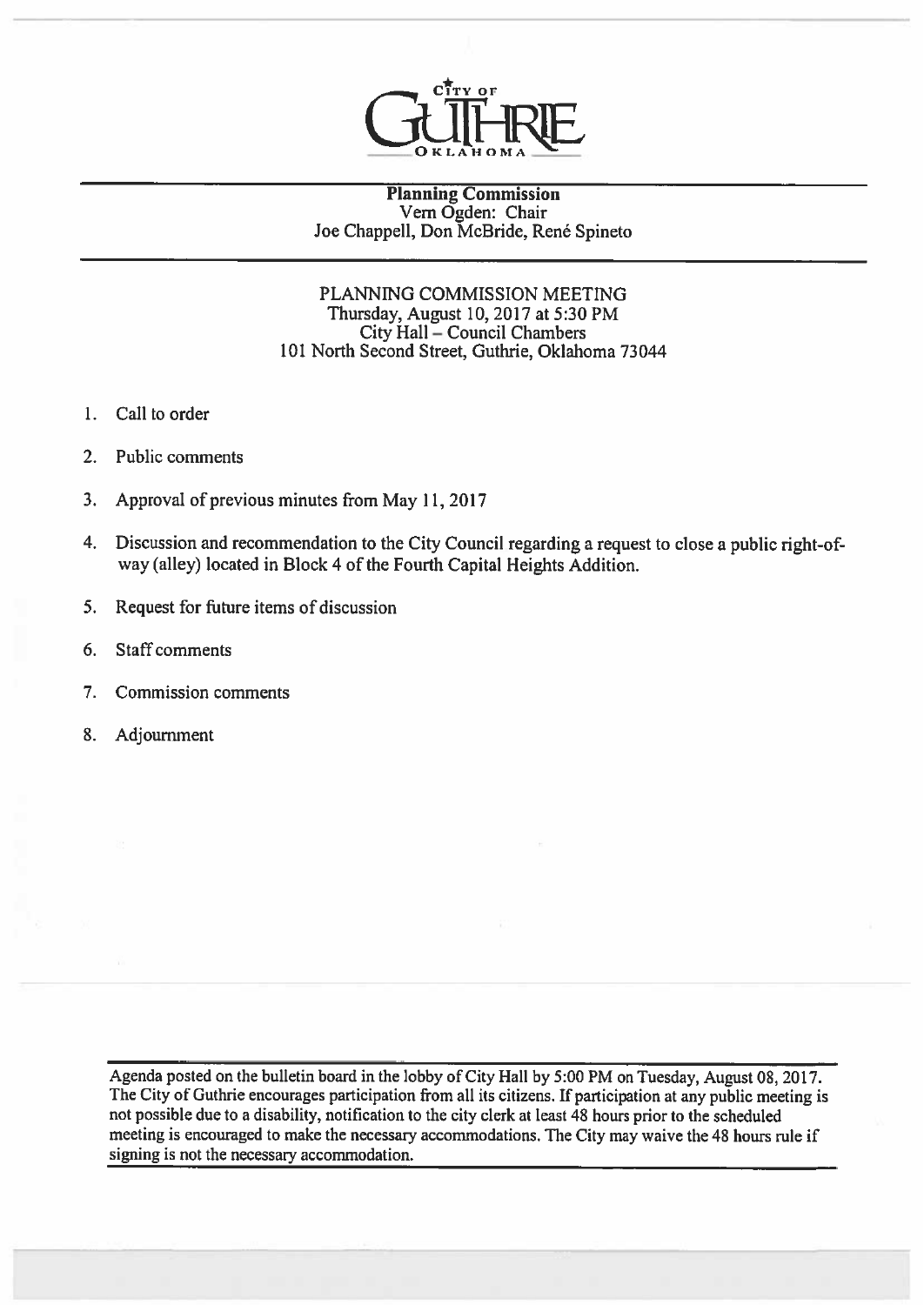# PLANNING COMMISSION MINUTES May 11,2017

The regular meeting of the Planning Commission posted on May 9, 2017 before 5:00 PM. The meeting was held May 11, 2017 at Guthrie City Hall.

Members: Vern Ogden, Chair Absent: Ed French **Joe Chappell** Don McBride Rene Spineto

Also Present: Jim Hanke, Building Official

# Call to Order

The meeting was called to order on Thursday May 11,2017 at 5:30 PM. Commission members were present and <sup>a</sup> quorum declared.

Public Comments None.

### Approval of Previous Minutes

<sup>A</sup> motion was made by Commissioner Chappell and seconded by Commissioner Spineto to approve the minutes of the April 13, <sup>2017</sup> meeting as written. All voted aye.

#### **Discussion**

Workshop discussion of items of interest to submit to the City Manager. Discussion of items of interest to submit to the new City Planner (List attached).

New Business None

Future Discussion The attached discussion items will be brought to the attention of the new City Planner when hired.

Staff Comments None

Commission Comments None

Adjournment The meeting adjourned at 6:35 PM.

Jim Hanke Building Official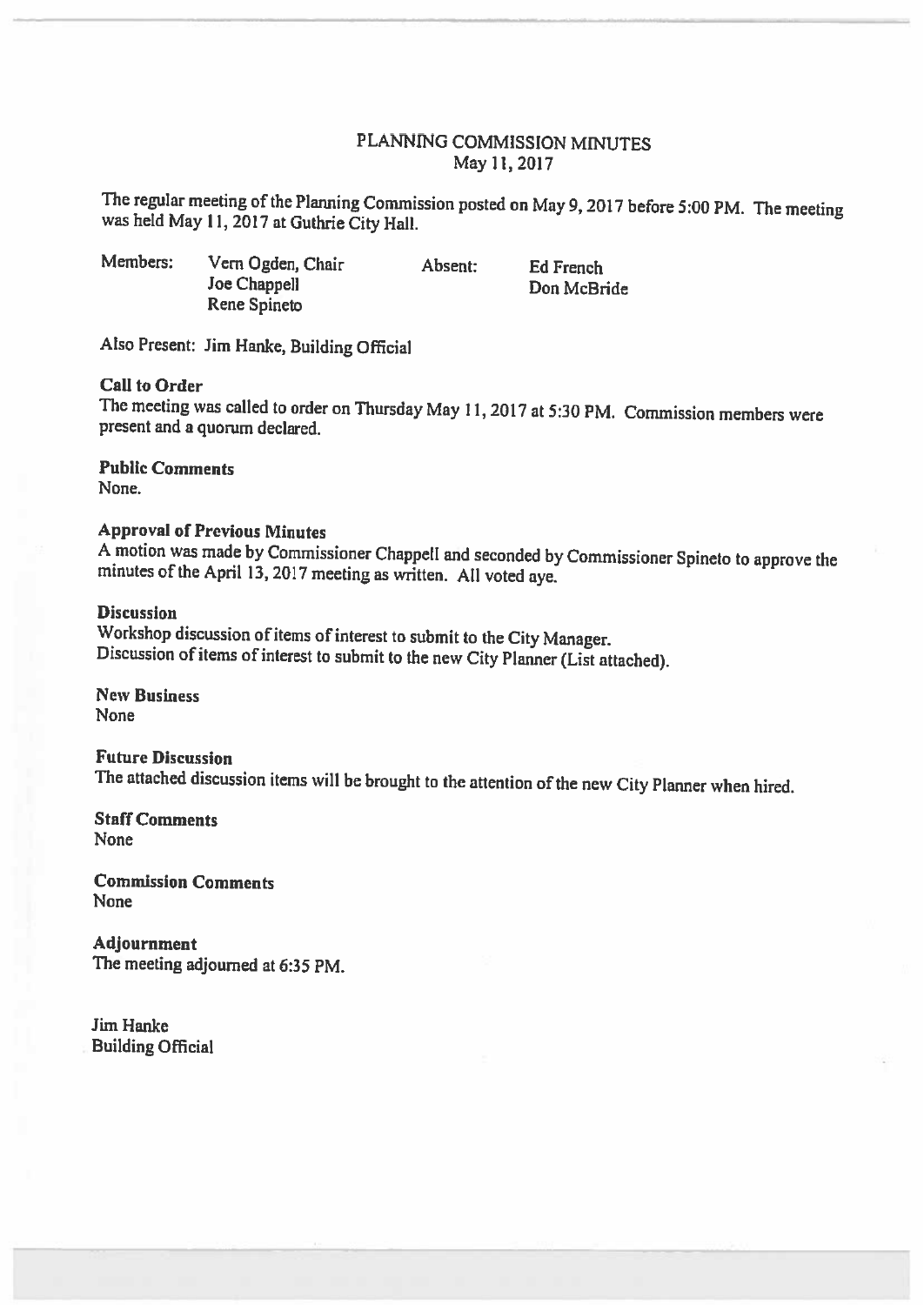# CITY OF GUTHRIE — PLANNING COMMISSION WORKSHOP — MAY11. 2017 Page 1 of 2

# SOME ITEMS.......DISCUSS/CLARIFY/ETC.

- Planning Commission Book
	- (b) Copy needed for Don....misc. updating<br>2) Other
	-

 $\epsilon$ 

Ä.

- a Ordinance #3205 Art. 22— BUILDING DESIGN STANDARDS Misc:...... Why do we have these two identical Sections? Approval dates on the pages would sure be nice.
	- 1) #4422 Commercial Bldg. Appearance Standards
		- a) Item 7—Clarification on Wainscoting, i.e. height, allowed material, etc. would possibly clarify the 40% non-metal requirement.
		- b) Other
	-
	- 2) #4-423 Residential Appearance Standards<br>a) Item 3 Garage is addressed for 2 vehicles...if not possible appeal Planning Sometimes the "recessed from front plane" is not possible... should also need to be appealed to Planning... right?
		- b) Item <sup>4</sup> Roofs... "No shake or corrugated" is addressed. Need to expand the item to address new "metal" roofs...colors. .. acceptable brands...etc.
		- c) Item 6— "One tree" each.. .an enforcement problem? Should maintenance be addressed?
		- d) Item <sup>7</sup> Fence... Pretty clear.., no chain link, but it's happening. What of allowing of black vinyl chain link. ..but only in rear yards... and starting one or two feet behind the elevation of the house. Additional clarifications: Retaining walls (front and sides corner lots) and heights/materials, etc. (Sight Restrictions ...Corner Lots). Permits... whether <sup>a</sup> "Cost/Fee" or not, before any fencing is installed, Planning Dept. needs to see/approve location and/or layout.
		- e) Item <sup>11</sup> Outbuildings... Lots of re-visiting and clarifications needed here. #1 — Metal/Non-metal Clarification... re. allowed depending on lot size ... whether area is defined as "Urban/Country" or "City", etc.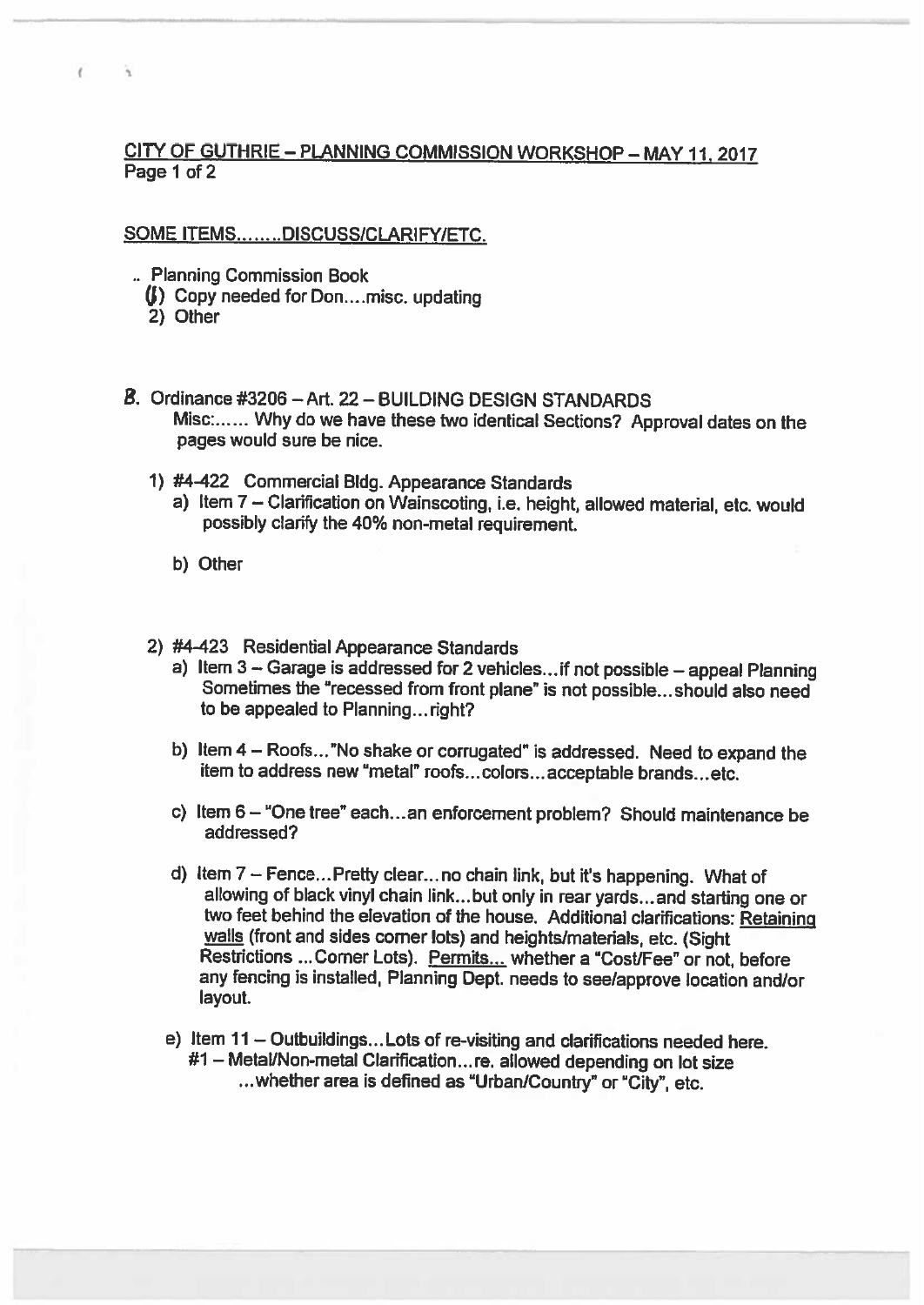# (Item 11 Continued from Page 1)

Page 2 of 2

 $\frac{1}{2}$ 

- #2 Size Limit.., and further address "if less than 200 SF", no Permit?.., and likelihood that someone puts in 3, 4, or 5 of these "less than 200 SF units". Permits should probably be required regardless of size... and showing location on property site.
- #3 Include requirement that "no Permit will be issued for an outbuilding unless there is <sup>a</sup> principal residential structure on the property".
- #4 Address "Corner Lot" special andlor extra limits and conditions.
- #5 Other (As relates to Outbuildings)

# C. OTHER

1) Discuss Storage Containers...should be "Where" in Ordinances.

2)

### VLO — 5/11/2017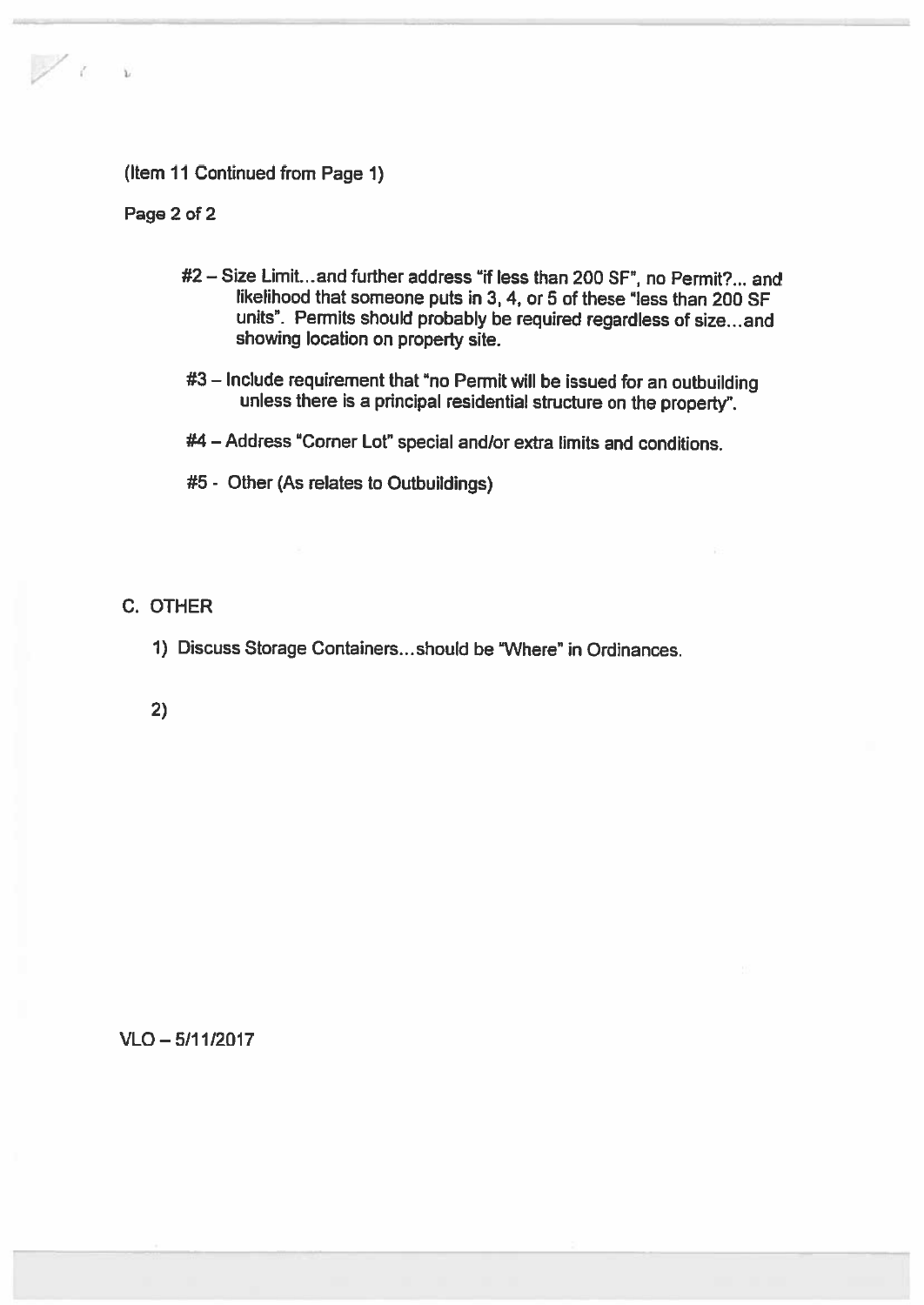

#### PLANNING COMMISSION APPLICATION

The Planning Commission meets the second Thursday of each month. Applications must be submitted to Community Development at least three weeks prior to the meeting to allow for public notice. All required attachments must be filed with the application.

### Required Attachments

- 1. Proof of ownership
- 2. Logan County Assessor's list of property owners within <sup>300</sup> feet of exterior boundary
- 3. Rendering of property showing all measurements to scale

Property Address The alley in Block #4, lying between Lots #12 through #17, both Inclusive, and Lois #18 through #23, both inclusive, in the Fourth Capital Heights Addition. City of Guthrie. Oklahoma.

#### Property Owner

Name Guthrie Holding, LLC c/o Bart C, James Daytime Phone

Mailing Address

- $\Box$  Plan Review
- 
- C Special Use
- W Street/Alley Closure
- C Lot Split
- $\square$  PUD
- C Subdivision Preliminary Phil
- C Preliminary Plat
- C Final Piat
- $\Box$  Amendment

Application Type: **EXECUTE:** Brief description of proposed project Application Type: (attach more pages if needed)

 $\Box$  Rezoning Request for City of Guthrie to close the alley.

The applicant or a representative for the applicant must be present at the meeting.

**Applicant Signature** 

Date  $(L^{-}/2 - 1)$ 

2016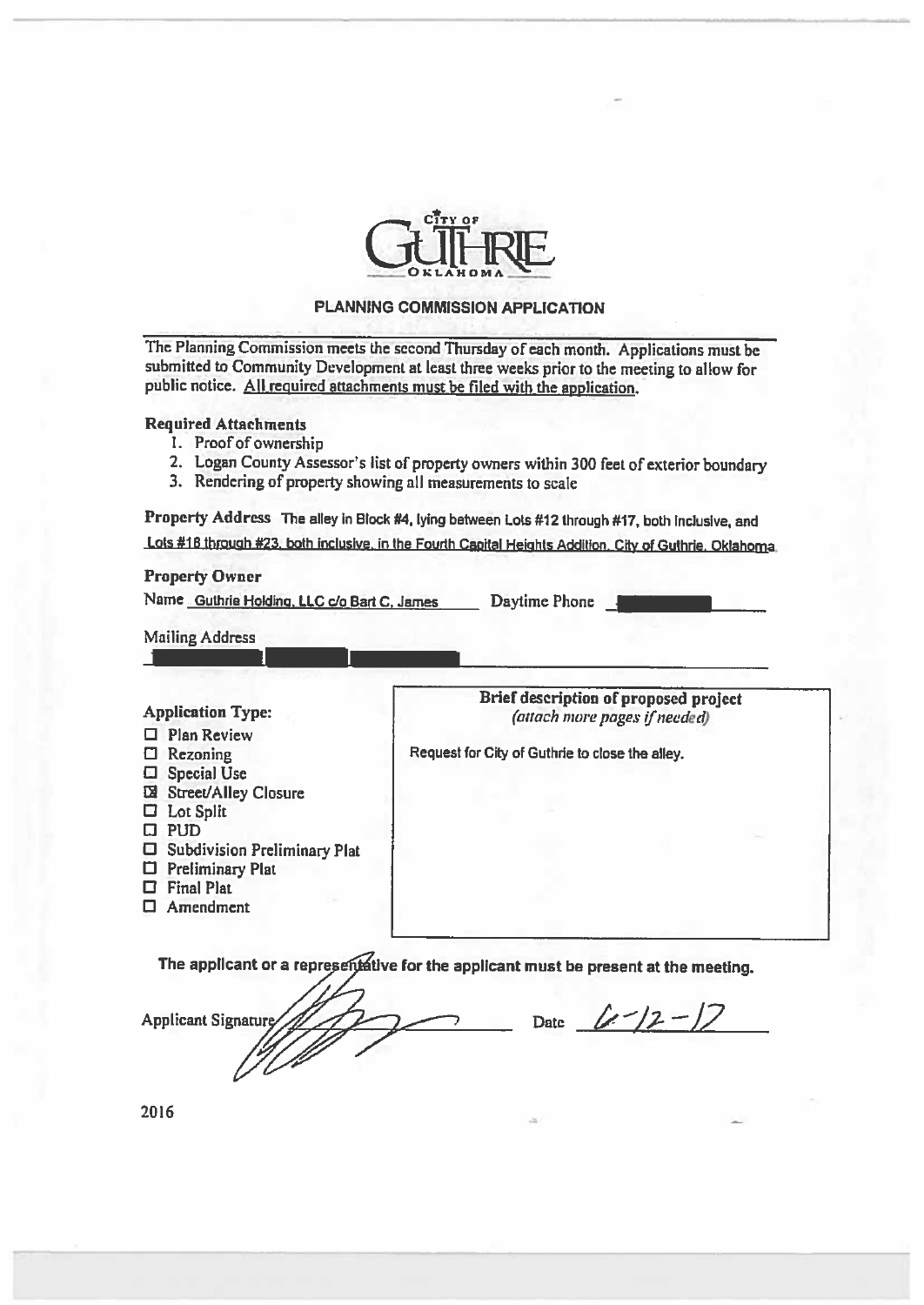

# LOGAN<br>Time! Mar

 $\lambda$  and  $\lambda$  . The  $\lambda$  -  $\lambda$ 

 $\bar{\chi}$ 

| <b>Account List</b><br><b>Account</b>                                                                         | 420002249                                                                              | <b>Current Owner</b>                                                                                                  |                | <b>Lagst Beactiplion</b>                                                                         | Page: 1 of 3                                                                                                         |
|---------------------------------------------------------------------------------------------------------------|----------------------------------------------------------------------------------------|-----------------------------------------------------------------------------------------------------------------------|----------------|--------------------------------------------------------------------------------------------------|----------------------------------------------------------------------------------------------------------------------|
| Parce <b>(1)</b><br><b>SRUS</b><br>Sec/Twn/Rng 7-16N-ZW<br><b>Subdivicion</b><br><b>Blockfiet</b><br>Lot Size | 005200-005009-180000<br>Capital Heights 4th<br>0005 / 0009<br>9 Lots                   | THREEEYEDOX PROPERTY, LLC<br><b>W. NOBLE AVE.</b><br><b>GUTHRIE</b><br>OK 73044-000C<br><b>Book/Page</b><br>2716-0747 |                | CAPITAL HEIGHTS 4TH LOTS 9-25<br>LOT 9 BLOCK 5, WEST ALONG THE<br>NW/C LOT 18 BLOCK 5; EAST 220' | BLOCK 5 AND A TH OF LAND BEG SE/C<br><b>SOUTH LINE OF LOTS 9-17 BLOCK 5 A</b><br>DIST OF 220 TO SW/C LOT 17; S 20 TO |
| <b>Account</b>                                                                                                | 420002248                                                                              | <b>Current Owner</b>                                                                                                  |                | ALONG NORTH LINE OF LOTS 18.26                                                                   |                                                                                                                      |
| <b>ParceliD</b><br><b>Skus</b><br>Sec/Twn/Rng 7-16N-2W<br>Bubdivisian<br><b>Biock/Lot</b><br>Lot Sha          | 005200-005001-180000<br>00315 N 20TH<br>Capital Heights 4th<br>000570001<br>a Lots     | FCC, LLC.<br><b>FLAGSTONE COURT</b><br><b>OKLAHOMA CITY,</b><br>OK 73142-000C<br><b>Book/Page</b><br>2445-0125        |                |                                                                                                  | CAPITAL HEIGHTS 4TH LOTS 1-8 BLOCK                                                                                   |
| <b>Account</b>                                                                                                | 420002247                                                                              | <b>Current Owner</b>                                                                                                  |                | <b>Legal Description</b>                                                                         |                                                                                                                      |
| ParcellD<br><b>Situm</b><br>Bed/Twn/Rng / 7-16N-2W<br>Subdivision<br><b>BiockfLot</b><br>Lot Size             | 005200-004018-180000<br>02120 W WARNER<br>Capital Heighls 4th<br>0004 / 0018<br>6 Lots | <b>GUTHRIE HOLDING, LLC</b><br><b>P.O. BOX (</b><br>EDMOND,<br>OK 73083-000C<br><b>Book/Page</b><br>2611-0136         | <b>BLOCK 4</b> | CAPITAL HEIGHTS 4TH LOTS 18-23                                                                   |                                                                                                                      |

 $\overline{\alpha}$ 

部位 近

 $\overline{\Sigma}$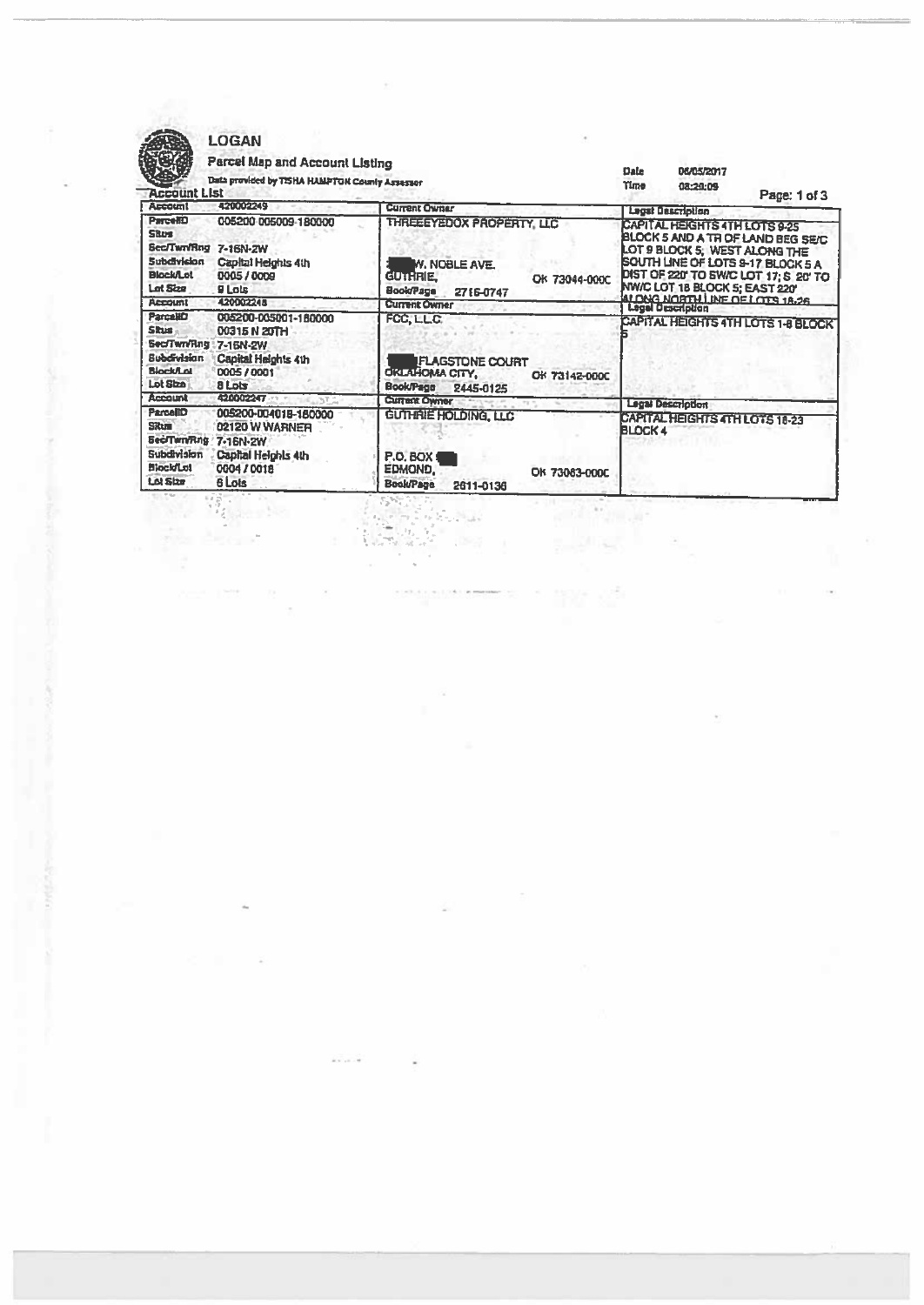

|                      | <b>LOGAN</b>                                   |                                                                            |                                                                   |
|----------------------|------------------------------------------------|----------------------------------------------------------------------------|-------------------------------------------------------------------|
|                      | <b>Parcel Map and Account Listing</b>          |                                                                            | 08/05/2017<br>Date                                                |
|                      | Data provided by TISHA HAMPTON County Assessor | Time<br>08:20:09                                                           |                                                                   |
| <b>Account List</b>  |                                                |                                                                            | Page: 2                                                           |
| <b>Account</b>       | 420002245                                      | <b>Current Owner</b>                                                       | <b>Legal Description</b>                                          |
| ParcellD             | 005200-004017-180000                           | DOBSON, WILLIAM H. & GLINDA S., CO-TRU! CAPITAL HEIGHTS 4TH LOT 17 BLOCK 4 |                                                                   |
| Situs                |                                                | OF THE WILLIAM H. DOBSON FAMILY                                            |                                                                   |
| Sec/Twn/Rng 7-16N-ZW |                                                | TRUST, DTD 02-06-15                                                        |                                                                   |
| Subdivision          | Capilal Heights 4th                            | <b>EAST 76TH STREET</b>                                                    |                                                                   |
| Block/Lot            | 0004 / 0017                                    | <b>TULSA</b><br>OK 74133-000C                                              |                                                                   |
| <b>Lot Size</b>      | 1 Lols                                         | <b>BookPage</b><br>2568-0141                                               |                                                                   |
| <b>Account</b>       | 440062244                                      | <b>Current Owner</b>                                                       | <b>Legal Description</b>                                          |
| <b>ParcellO</b>      | 005200-004001-180000                           | <b>GUTHRIE HOLDING, LLC</b>                                                | <b>CAPITAL HEIGHTS 4TH LOTS 1-12 &amp; 24-</b>                    |
| <b>Situs</b>         | 00405 N 20TH                                   |                                                                            | <b>34 BLOCK 4</b>                                                 |
| Sec/Two/Rng 7-16N-2W |                                                |                                                                            |                                                                   |
| Subdivision          | Capital Helchis 4th                            | <b>P.O. BOX</b>                                                            |                                                                   |
| <b>Blockflat</b>     | 0004 / 0001                                    | <b>EDMOND.</b><br>OK 73083-000C                                            |                                                                   |
| Lot Size             | 27 Lots                                        | <b>BookPage</b><br>2611-0135                                               |                                                                   |
| <b>Account</b>       | 120002241                                      | <b>Current Owner</b>                                                       | <b>Legal Description</b>                                          |
| ParceRD              | 005200-003034-180000                           | <b>GREGG, TAMARA</b>                                                       | <b>CAPITAL HEGHTS 4TH LOTS E2 OF LT</b>                           |
| <b>Situs</b>         | 02108 W MANSUR                                 |                                                                            | 31 & ALL 32-34 BLOCK 3                                            |
| Sec/Twn/Rng 7-16N-2W |                                                |                                                                            |                                                                   |
| <b>Subdivision</b>   | Capital Heichts 4th                            | <b>WEST MANSUR</b>                                                         |                                                                   |
| <b>Block/Lat</b>     | 0003/0034                                      | <b>GUTHRIE.</b><br>OK 73044-000C                                           |                                                                   |
| Lot Elza             | 4 Lots                                         | <b>Book/Page</b><br>2605-0562                                              |                                                                   |
| <b>Amount</b>        | 420002241                                      | <b>Current Owner</b>                                                       | Legal Description                                                 |
| ParcellD             | 005200-003024-180000                           | <b>DEWBERRY, CALVIN E.</b>                                                 | <b>CAPITAL HEIGHTS 4TH LOTS 2428</b>                              |
| Silus                | 02112 W MANSUR                                 |                                                                            | <b>BLOCK 3</b>                                                    |
| Sec/Twn/Rng 7-16N-2W |                                                |                                                                            |                                                                   |
| Subdivision          | Capital Heights 4th                            | W. MANSUR                                                                  |                                                                   |
| <b>Blockflot</b>     | 0003/0024                                      | <b>GUTHRIE</b><br>OK 73044                                                 |                                                                   |
| <b>Lot Size</b>      | <b>Sints</b>                                   | <b>Book/Page</b><br>2195-0433                                              |                                                                   |
| <b>Account</b>       | 420002240                                      | <b>Current Owner</b>                                                       | <b>Legal Description</b><br><b>CAPITAL HEIGHTS 4TH LOTS 18-23</b> |
| <b>ParcelID</b>      | 005200-003018-160000                           | <b>TERHERST, ALESHA J. &amp; MICHAEL</b>                                   | <b>BLOCK 3</b>                                                    |
| <b>Situs</b>         | 02114 W MANSUR                                 |                                                                            |                                                                   |
| Sec/Twn/Rng 7.16N-2W |                                                |                                                                            |                                                                   |

| Subdivision<br><b>BlockfLot</b><br><b>Lot Size</b>                                                                  | Capital Heights 4th<br>0003/0024                                                           | IW. MANSUR<br><b>GUTHRIE</b><br>OK 73044<br><b>Book/Page</b><br>2195-0433                                                      |                                                     |
|---------------------------------------------------------------------------------------------------------------------|--------------------------------------------------------------------------------------------|--------------------------------------------------------------------------------------------------------------------------------|-----------------------------------------------------|
| <b>Account</b>                                                                                                      | 5 Lots<br>420002240                                                                        | <b>Current Owner</b>                                                                                                           | <b>Legal Description</b>                            |
| <b>ParcelID</b><br><b>Slus</b><br>Sec/Twn/Rng 7-16N-2W<br>Subdivision<br><b>Block/Lot</b><br>Lot Size               | 005200-003018-160000<br>02114 W MANSUR<br>Capital Heights 4th<br>0003/0016<br>6 Lots       | TERHERST, ALESHA J. & MICHAEL<br>W. MANSUR<br><b>GUTHRIE</b><br>OK 73044-<br><b>Book/Page</b><br>1892-0231                     | CAPITAL HEIGHTS 4TH LOTS 18-23<br>BLOCK 3           |
| <b>Account</b>                                                                                                      | 420002239                                                                                  | <b>Current Owner</b>                                                                                                           | <b>Legal Description</b>                            |
| <b>ParcelID</b><br><b>Shus</b><br>Sec/Twn/Rng 7-16N-2W<br>Subdivision<br><b>Blockfiet</b><br>Lat Size               | 005200-003016-180000<br>Capital Heights 4th<br>0003/0016<br>2 Lols                         | ECMLP.<br><b>P.O. BOX</b><br><b>GUTHRIE</b><br>OK 73044-0977<br><b>BookPage</b><br>2469-0482                                   | <b>CAPITAL HEIGHTS ATHLOTS THAT?</b><br>BLOCK 3     |
| <b>Account</b>                                                                                                      | 420002248                                                                                  | <b>Current Owner</b>                                                                                                           | <b>Legal Description</b>                            |
| <b>ParcellD</b><br><b>Situs</b><br>Sec/Twn/Rng 7-16N-2W<br><b>Subdivision</b><br><b>Biock/Lot</b><br>Lot Size       | 005200-003013-180000<br>02121 W LOGAN<br><b>Capital Helghts 4th</b><br>0003/0013<br>3 Lots | <b>DANIEL SUMMER LYNN</b><br>P.O.BOX<br><b>GUTHRIE</b><br>OK 73044-000C<br><b>Book/Page</b><br>1590-0203                       | <b>CAPITAL HEIGHTS 4TH LOTS 13-14-15</b><br>BLOCK 3 |
| <b>Account</b>                                                                                                      | 420002237                                                                                  | <b>Current Owner</b>                                                                                                           | <b>Legal Description</b>                            |
| <b>ParceliD</b><br><b>Situs</b><br>Sec/Twn/Rng 7-16N-2W<br>Subdivision<br><b>Blockflot</b><br>Lot Size              | 005200-003012-180000<br>Capital Heights 4th<br>0003/0012<br>1 Lots                         | <b>WALKER, BOB</b><br>KIRKLAND RIDGE<br><b>EDMOND.</b><br>OK 73013-000C<br><b>Book/Page</b><br>2190-0465                       | <b>EAPITAL HEIGHTS ATHLOTS TABLE COK</b>            |
| <b>Account</b>                                                                                                      | 420033158                                                                                  | <b>Current Owner</b>                                                                                                           | <b>Legal Description</b>                            |
| <b>ParcellO</b><br><b>SRug</b><br>Sec/Twn/Rng 7-15N-2W<br><b>Subdivision</b><br><b>Block/Lot</b><br><b>Lol Size</b> | 005200-003011-180000<br>Capital Heights 4th<br>0003/0011<br>1 Lots                         | <b>BELDING, MAURICE &amp; MARLA</b><br><b>M LOGAN AVE</b><br><b>GUTHRIE.</b><br>OK 73044-0000<br><b>Book/Page</b><br>1241-0039 | <b>CAPITAL HEIGHTS 4TH LOT 11 BLOCK 3</b>           |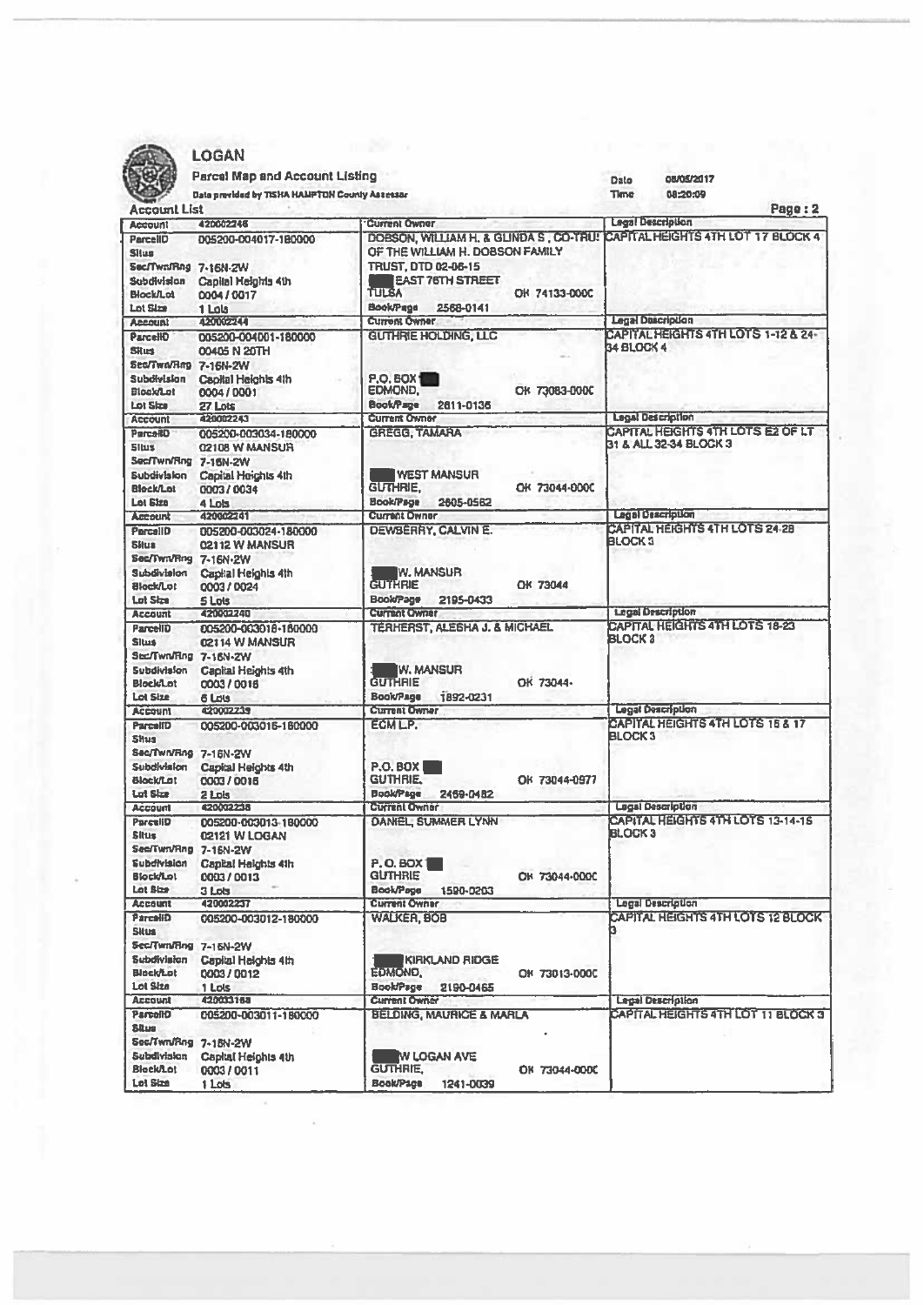

# LOGAN

# Parcel Map and Account Listing

| Account List                                                                                   | Data provided by TISHA HALSPTON County Assessor                                         |                                                                                                                                                                                                                                       | Data<br>05/05/2017<br>Time<br>08:20:10                                                                                                                                                                |
|------------------------------------------------------------------------------------------------|-----------------------------------------------------------------------------------------|---------------------------------------------------------------------------------------------------------------------------------------------------------------------------------------------------------------------------------------|-------------------------------------------------------------------------------------------------------------------------------------------------------------------------------------------------------|
| <b>Account</b>                                                                                 | 420002238                                                                               | <b>Current Owner</b>                                                                                                                                                                                                                  | Page: 3                                                                                                                                                                                               |
| <b>ParcellD</b><br><b>Shoe</b>                                                                 | 005200-003010-180000                                                                    | <b>BELDING, MAURICE &amp; MARLA</b>                                                                                                                                                                                                   | <b>Legal Description</b><br>CAPITAL HEIGHTS 4TH LOT 10 BLOCK 3                                                                                                                                        |
| Sec/Twn/Rng 7-16N-2W<br>Subdivision<br><b>Blockflat</b><br>Lot Size                            | Capital Heights 4th<br>0003/0010<br>1 Lots                                              | IW LOGAN AVE<br><b>GUTHRIE.</b><br>OK 73044-000C<br><b>Book/Page</b><br>1327-0015                                                                                                                                                     |                                                                                                                                                                                                       |
| <b>Account</b>                                                                                 | 420002235                                                                               | <b>Current Owner:</b>                                                                                                                                                                                                                 |                                                                                                                                                                                                       |
| ParcellD<br><b>Skus</b><br>Sec/Twn/Rng 7-16N-2W<br>Subdivision<br><b>Blockflat</b><br>Lot Size | 005200-003009-180000<br>02117 W LOGAN<br>Capital Heights 4th<br>0003 / 0009<br>$1$ Lots | <b>BELDING, MAURICE &amp; MARLA</b><br><b>W LOGAN AVE</b><br><b>GUTHRIE</b><br>OK 73044-000C<br><b>Book/Page</b><br>1241-0039                                                                                                         | <b>Legal Description</b><br>CAPITAL HEIGHTS 4TH LOT 9 BLOCK 3                                                                                                                                         |
| <b>Account</b>                                                                                 | 420002214                                                                               | Current Owner                                                                                                                                                                                                                         | <b>Legal Description</b>                                                                                                                                                                              |
| <b>ParcellO</b><br><b>Skus</b><br>Sec/Twn/Rng 7-15N-2W<br><b>Subdivision</b>                   | 005200-003008-160000<br>Capital Heights 4th                                             | <b>BELDING, MAURICE G. &amp; MARLA J.</b><br><b>IW LOGAN</b>                                                                                                                                                                          | CAPITAL HEIGHTS 4TH LOT B BLOCK 3                                                                                                                                                                     |
| <b>Block/Lot</b><br>Lot Size<br><b>Account</b>                                                 | 0003 / 0008<br>1 Lots<br>120002231                                                      | GUTHRIE.<br>OK 73044-<br><b>Book/Page</b>                                                                                                                                                                                             |                                                                                                                                                                                                       |
| ParcellO                                                                                       | 005200-003004-180000                                                                    | <b>Current Owner</b><br>BELDING, MAURICE G. & MARLA J.                                                                                                                                                                                | Legal Description                                                                                                                                                                                     |
| <b>Situs</b><br>Sec/Twn/Rng 7-16N-2W<br>Subdivision<br>Block/Lot<br>Lot Size<br>Account        | Capital Heights 4th<br>0003 / 0004<br>4 Lots<br>420012691                               | <b>MY LOGAN</b><br><b>GUTHRIE.</b><br>OK 73044-<br><b>Book/Page</b>                                                                                                                                                                   | <b>CAPITAL HEIGHTS 4TH LOTS 4-7 BLOCK</b>                                                                                                                                                             |
| Parcelin                                                                                       |                                                                                         | <b>Current Owner</b>                                                                                                                                                                                                                  | <b>Legal Description</b>                                                                                                                                                                              |
| <b>Shur</b><br>Sec/Twn/Rng 7-16N-2W<br>Subdivision<br>BlackfLot<br>Lot Size<br><b>Acogunt</b>  | 181070-000000-000000<br>00415 N 215T<br>9.1760 Acres<br>420012681                       | DOBSON, WILLIAM H. & GLINDA S., CO-TRUI D7-16N-02W SE4 NE4 NW4 FORMERLY<br>OF THE WILLIAM H. DOBSON FAMILY<br><b>TRUST, DTD 02-06-15</b><br><b>EAST 76TH STREET</b><br><b>TULSA</b><br>OK 74133-000C<br><b>Book/Page</b><br>2568-0141 | KNOWN AS BLOCK H LINWOOD<br>HEKHTS ADDN.                                                                                                                                                              |
| <b>ParcellO</b>                                                                                | 181070-000000-000000                                                                    | <b>Current Owner</b>                                                                                                                                                                                                                  | Legal Description                                                                                                                                                                                     |
| <b>Shirs</b><br>Sec/Twn/Rng 7-16N-2W<br>Subdivision<br>Block/Lot<br>Lot Size                   | 02300 W NOBLE                                                                           | <b>BRADFORD SQUARE PROPERTY, LLC</b><br><b>P.O. BOX</b><br><b>GUTHRIE</b><br>OK 73044-                                                                                                                                                | D7-18N-02W TRACT SE4 NW4; POB N<br>00D04'18" W 850.04' FROM SE/C NW4 ON<br>E LINE NW4 & ON N ROW ST. HWY 33, S<br>88D14'31" W 101.20'; N 8 0D26'53" W 101.<br>98' S 88D 14'31" W 200': S 76D55' 55" W |
| <b>Account</b>                                                                                 | 8.4200 Acres                                                                            | Book/Page<br>1663-0477                                                                                                                                                                                                                | 101.98, S 88 D14'31" W 299.20" N                                                                                                                                                                      |
| <b>ParmillO</b>                                                                                | 420002242                                                                               | <b>Current Owner</b>                                                                                                                                                                                                                  | 0002329° W 483° N 8800138° E 803.09°.<br>Legal Description                                                                                                                                            |
| <b>Skus</b><br>Sec/Twn/Rng 7-15N-2W<br><b>Subdivision</b><br>Latana                            | 005200-003028-180000<br>02110 W MANSUR<br>Capital Heights 4th                           | <b>ADAMS, MARK ORLANDO</b><br>GUTHHIE,<br>OK 73044-000C                                                                                                                                                                               | <b>CAPITAL HEIGHTS 4TH LOTS 29-30 &amp;</b><br>W2 31 BLOCK 3                                                                                                                                          |
|                                                                                                | <b>3 Lois</b>                                                                           | Book/Page<br>2534-0290                                                                                                                                                                                                                |                                                                                                                                                                                                       |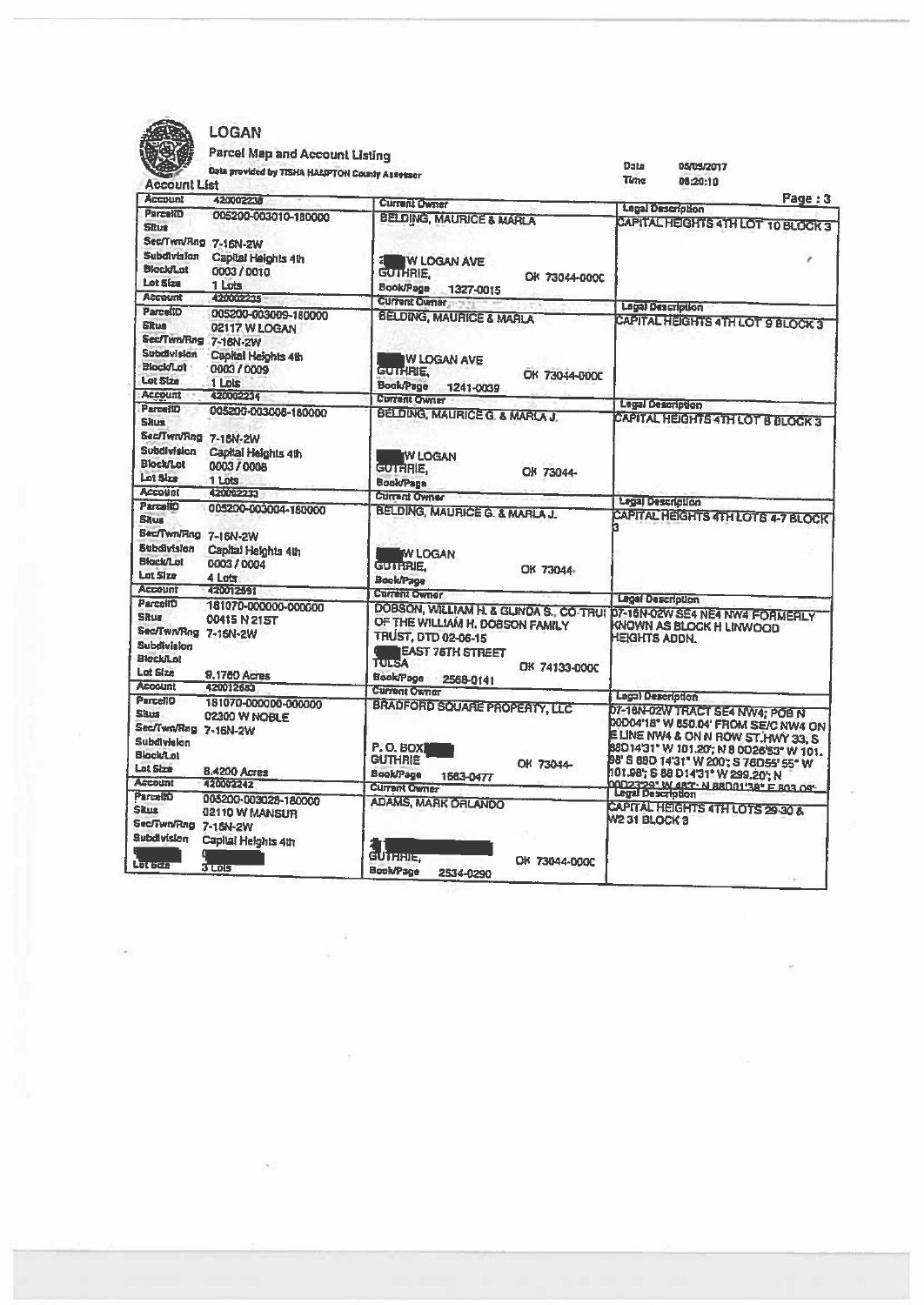# PLANNING REPORT

- To: Chairman and Members of the Planning Commission
- From: Jim Hanke, Chief Building Inspector
- Date: August 10, 2017
- Subject: Consideration of and recommendation to the City Council regarding <sup>a</sup> reques<sup>t</sup> to close <sup>a</sup> public right-of-way.

# GENERAL INFORMATION:

- Applicant: Guthrie Holding LLC/ c/c Bart C. James
- Requested Action: Applicant requests to close the public right-of-way as shown in the attached documents.
- Description: The subject property is unpaved, and not used by pedestrian or vehicular traffic, this area contains City Sewer and Water Main lines. The City will file for <sup>a</sup> utility easement during the vacating process.

Surrounding Land Use and Zoning: C-S (Commercial) and R-1 (Residential).

Special Information: If closed by the City, this right-of-way will be vacated by the applicant.

Utilities: OGE, ONG, City Sewer and Water Services.

History: N/A

Notification: Notice was published in the Guthrie News Leader on August 1, 2017, and 13 letters were mailed to property owners within 300 feet of the subject property.

Respectfully Submitted,

Jim Hanke Planning & Building Official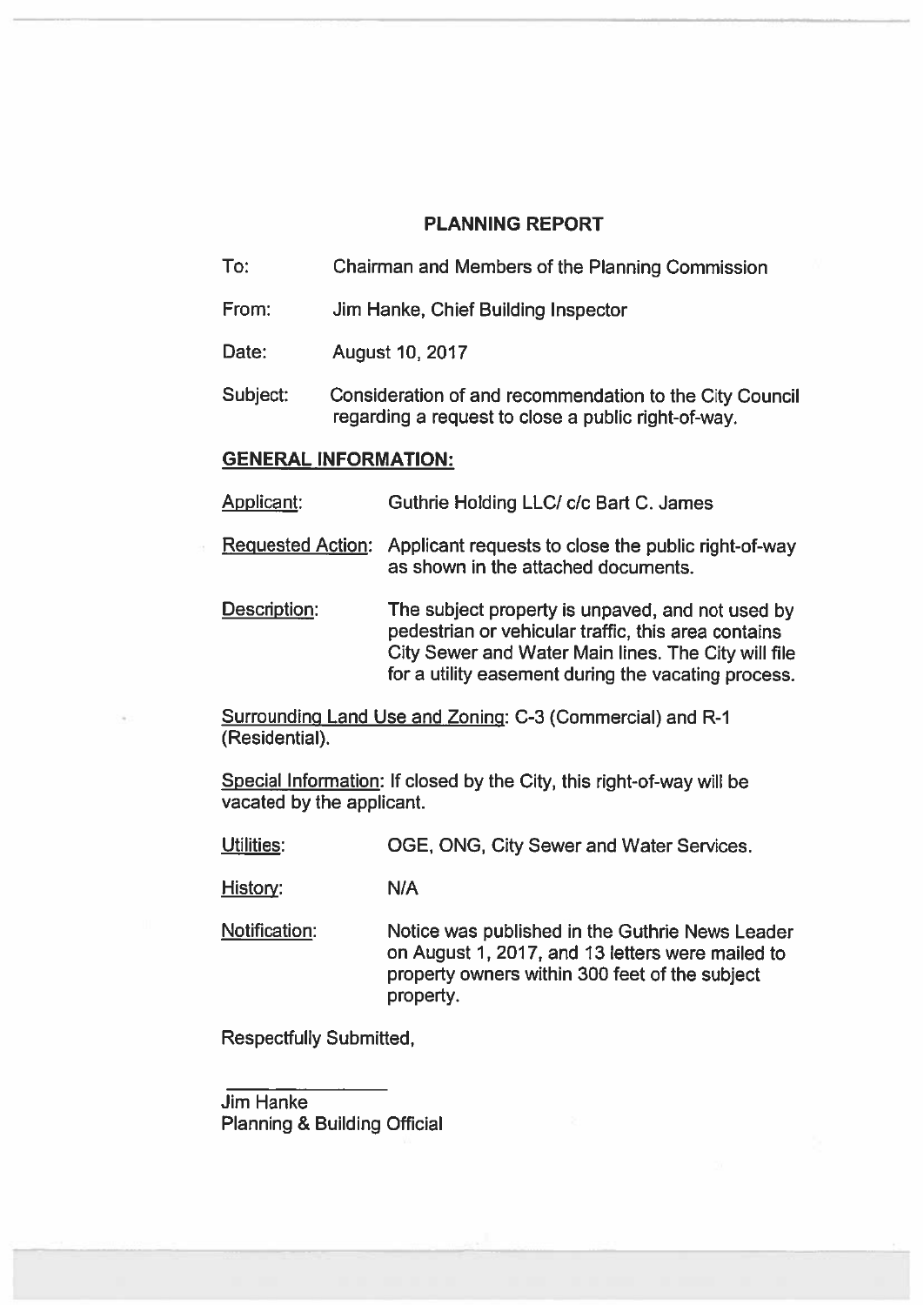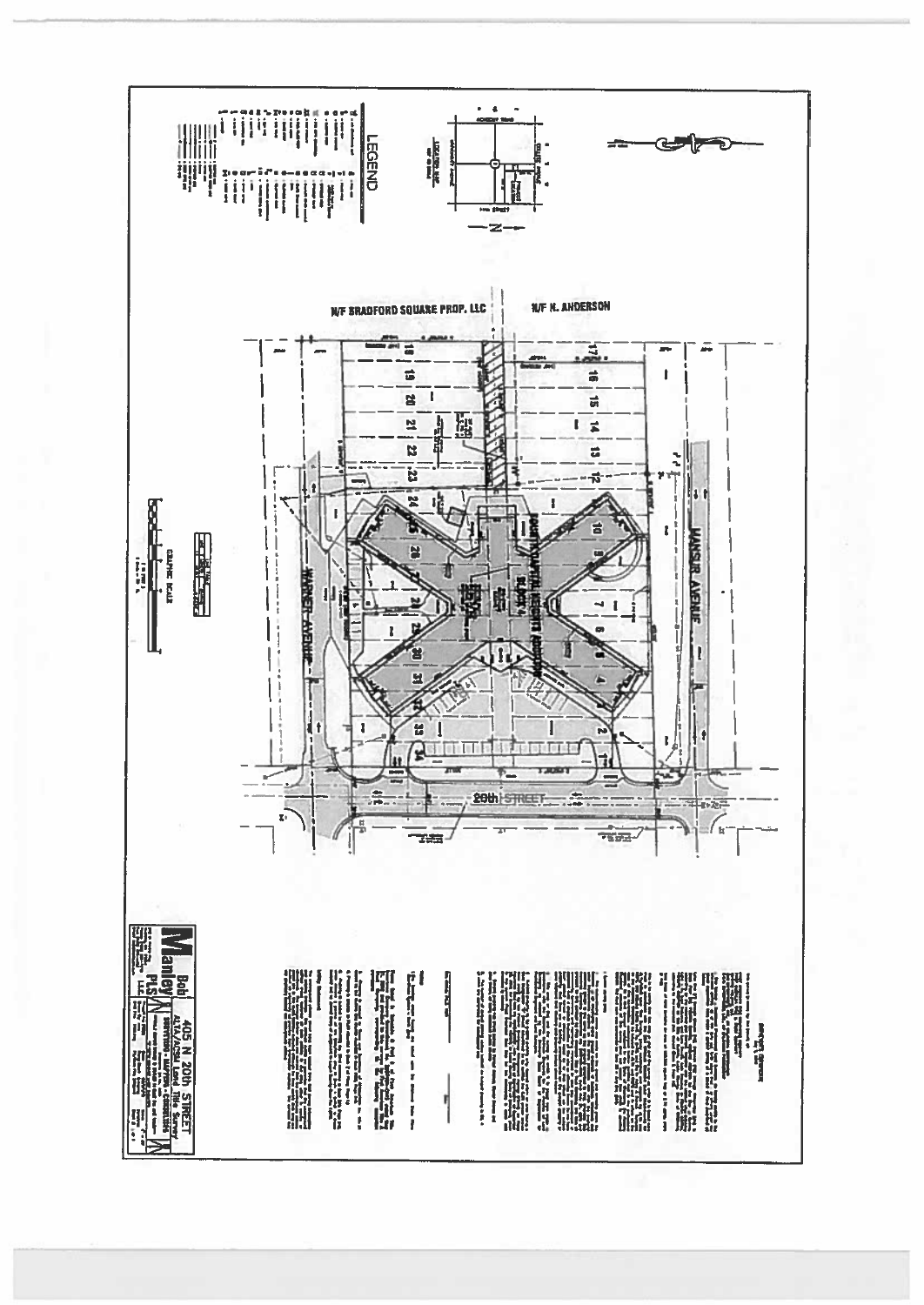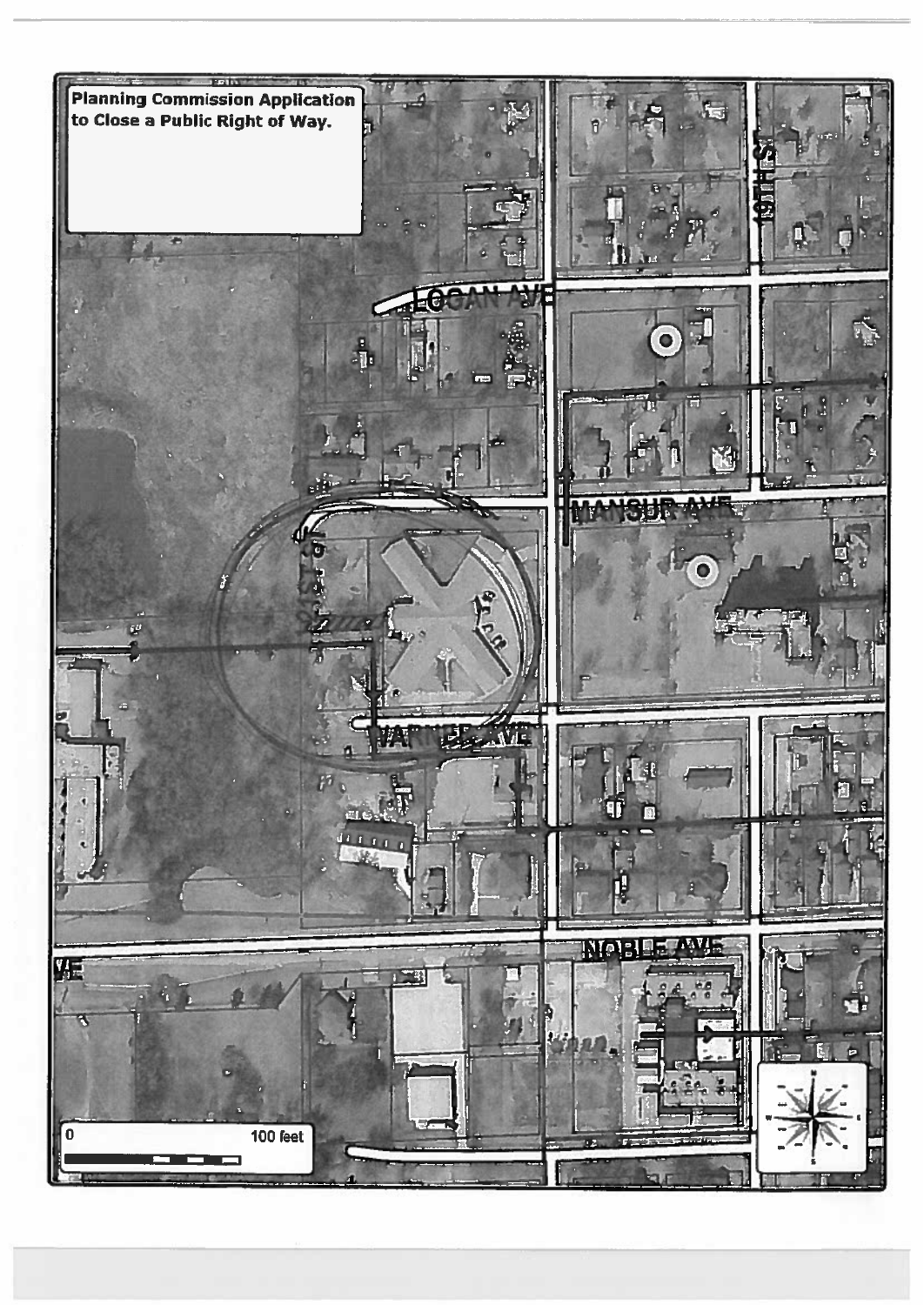

101 North Second Street • PO Box 908 · Guthrie, Oklahoma 73044 · www.cityofguthrie.com • 405.282.2489

July 31, 2017

Dear Guthrie Resident:

The Planning Commission will hold <sup>a</sup> Public Hearing at 5:30 PM on Thursday August 10, <sup>2017</sup> at Guthrie City Hall located at <sup>101</sup> North Second Street concerning <sup>a</sup> reques<sup>t</sup> to close <sup>a</sup> public right-of-way (alley) in Block #4, lying between Lots #12 through #17, both inclusive, and Lots #18 through #23, both inclusive, in the Fourth Capital Heights Addition, Guthrie, Oklahoma.

<sup>A</sup> second Public Hearing concerning this reques<sup>t</sup> will be held by the City Council at 7:00 PM on Tuesday, September 5, 2017.

Anyone who wishes to make comments may do so in person at either Public Hearing, or by written comment to the Planning Commission, with the Office of Community and Economic Development, P.O. Box 908, Cuthrie, Oklahoma <sup>73044</sup> no later than 5:00 PM on August 09, 2017.

Please be advised that if the Thursday August 10, <sup>2017</sup> Planning Commission meeting is canceled due to any reason such as but not limited to adverse weather conditions, lack of <sup>a</sup> quorum, etc.; the August 10, <sup>2017</sup> Planning Commission Meeting will be adjourned to be continued to <sup>a</sup> new specific date and time as announced at the August 10th meeting to conduct the above Public Hearing or the Public Hearing will automatically be rescheduled and <sup>p</sup>laced on the agenda for the Thursday, September 14, <sup>2017</sup> Guthrie Planning Commission meeting at 5:30 p.m.

Should you have any questions, please call 405-282-1110.

Respectfully submitted,

Jim Hanke Planning and Building Official City of Guthrie, Oklahoma.

# INTEGRITY, SERVICE, QUALITY OF LIFE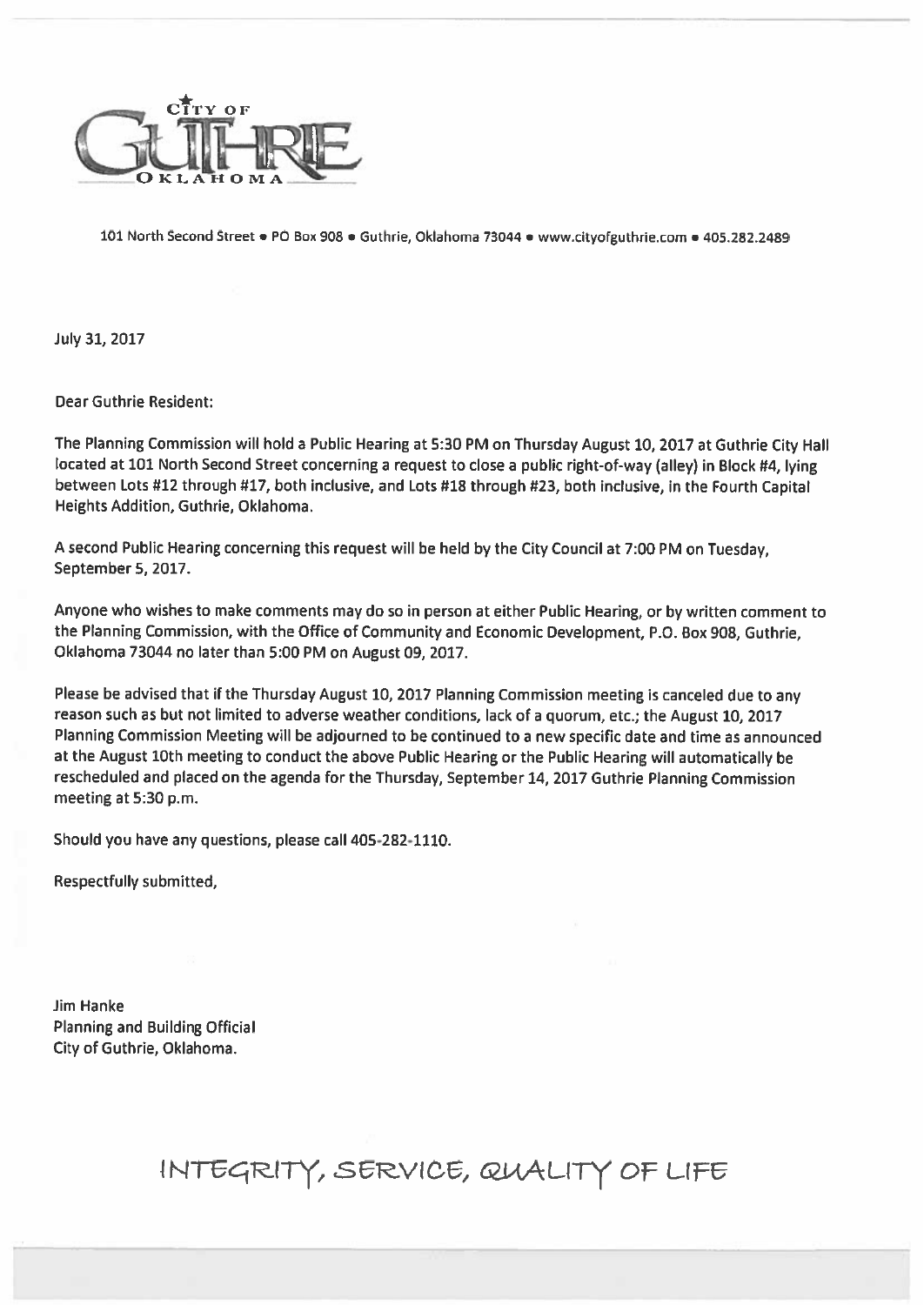City of Guthrie -(405) 262-0492 RD. Box 900 101 N.2nd Guthrie, OK 73044

|                          | City of Guthrie - (405) 282-0492 Planning Commission                                                                                                                                          |                         |               |
|--------------------------|-----------------------------------------------------------------------------------------------------------------------------------------------------------------------------------------------|-------------------------|---------------|
| Owner:                   |                                                                                                                                                                                               | Number:                 | 2017-20114316 |
| Permit Address:          |                                                                                                                                                                                               | <b>Issue Date:</b>      | 6/20/2017     |
|                          |                                                                                                                                                                                               | <b>Expiration Date:</b> |               |
| Parcel ID                |                                                                                                                                                                                               |                         |               |
| Project:                 | Guthrie Holding LLC / Bart C. James                                                                                                                                                           | <b>Fee Amount:</b>      | <b>SO 00</b>  |
| <b>Work Description:</b> | Planning Commission Fee: Request to close the public righ-of-<br>way (alley) in Block 4 of the Fourth Capital Heights Addition.<br>Commission Hearing Fee Paid by Bart C. James Check # 10694 |                         |               |

4' of Guthrie - (405) 282-0492 Planning Commission Permit Recei

| <b>Owner:</b>            |                                                                                                                                                                                               |                         |               |
|--------------------------|-----------------------------------------------------------------------------------------------------------------------------------------------------------------------------------------------|-------------------------|---------------|
|                          |                                                                                                                                                                                               | Number:                 | 2017-20114316 |
| <b>Permit Address:</b>   |                                                                                                                                                                                               | <b>Issue Date:</b>      | 6/20/2017     |
|                          |                                                                                                                                                                                               | <b>Expiration Date:</b> |               |
| Parcel:                  |                                                                                                                                                                                               |                         |               |
| Project:                 | Guthrie Holding LLC / Bart C. James                                                                                                                                                           | <b>Fee Amount:</b>      | <b>SO.00</b>  |
| <b>Work Description:</b> | Planning Commission Fee: Request to close the public righ-of-<br>way (alley) in Block 4 of the Fourth Capital Heights Addition.<br>Commission Hearing Fee Paid by Bart C. James Check # 10694 | <b>Payment Date:</b>    | 6/20/2017     |